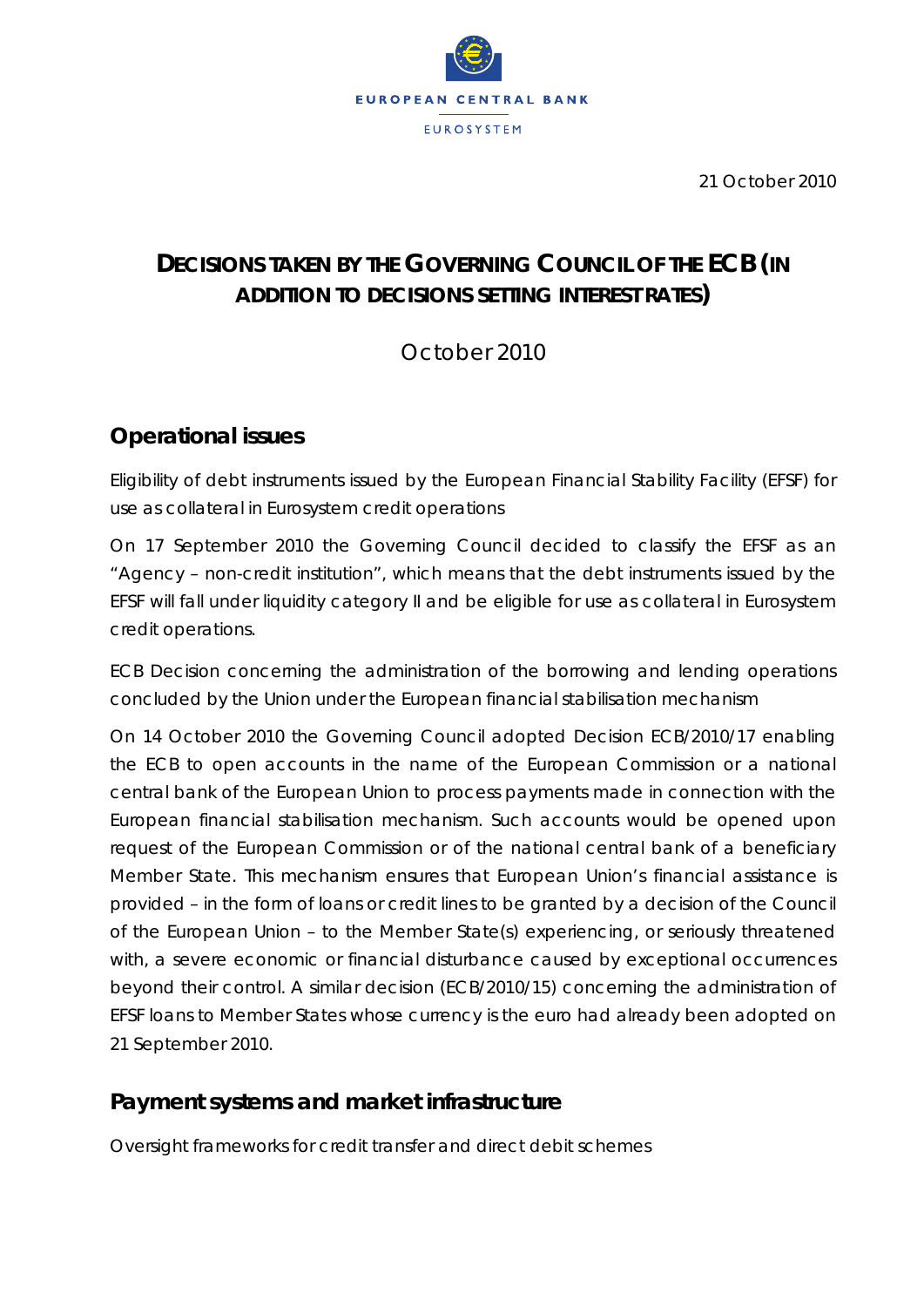On 1 October 2010 the Governing Council approved and authorised the publication of the "Oversight Framework for Credit Transfer Schemes", the "Oversight Framework for Direct Debit Schemes" and the summary of the outcome of the related public consultation that took place between 10 August and 10 November 2009. All three documents, together with the related press release, are available on the ECB's website.

In addition, the Governing Council decided to assign to the ECB primary oversight responsibility for the SEPA credit transfer and SEPA direct debit schemes, which are run by the European Payments Council. All interested national central banks of the European Union will be invited to contribute as members of the Assessment Group.

#### *Seventh SEPA progress report*

On 21 October 2010 the Governing Council took note of the seventh SEPA progress report and the main messages that it contains. It also authorised the publication of the report, which is now available, together with the related press release, on the ECB's website. In addition, the Governing Council requested the Payment and Settlement Systems Committee to continue monitoring the migration to the new SEPA payment instruments, as well as developments in the other areas of the SEPA project, and to report back to the Governing Council by the end of 2012.

### **Advice on legislation**

*ECB Opinion on two proposals for Regulations on the professional cross-border transportation of euro cash by road between euro area Member States*

On 5 October 2010 the Governing Council adopted this opinion at the request of the European Parliament (CON/2010/72).

*ECB Opinion on the Cypriot legislative framework enabling credit institutions to issue covered bonds*

On 14 October 2010 the Governing Council adopted this opinion at the request of the Cypriot Ministry of Finance (CON/2010/73).

*ECB Opinion on an increase for Austria of the New Arrangements to Borrow with the International Monetary Fund*

On 18 October 2010 the Governing Council adopted this opinion at the request of the Austrian Ministry of Finance (CON/2010/74).

## **Corporate governance**

*ECB Recommendation on the external auditors of Eesti Pank*